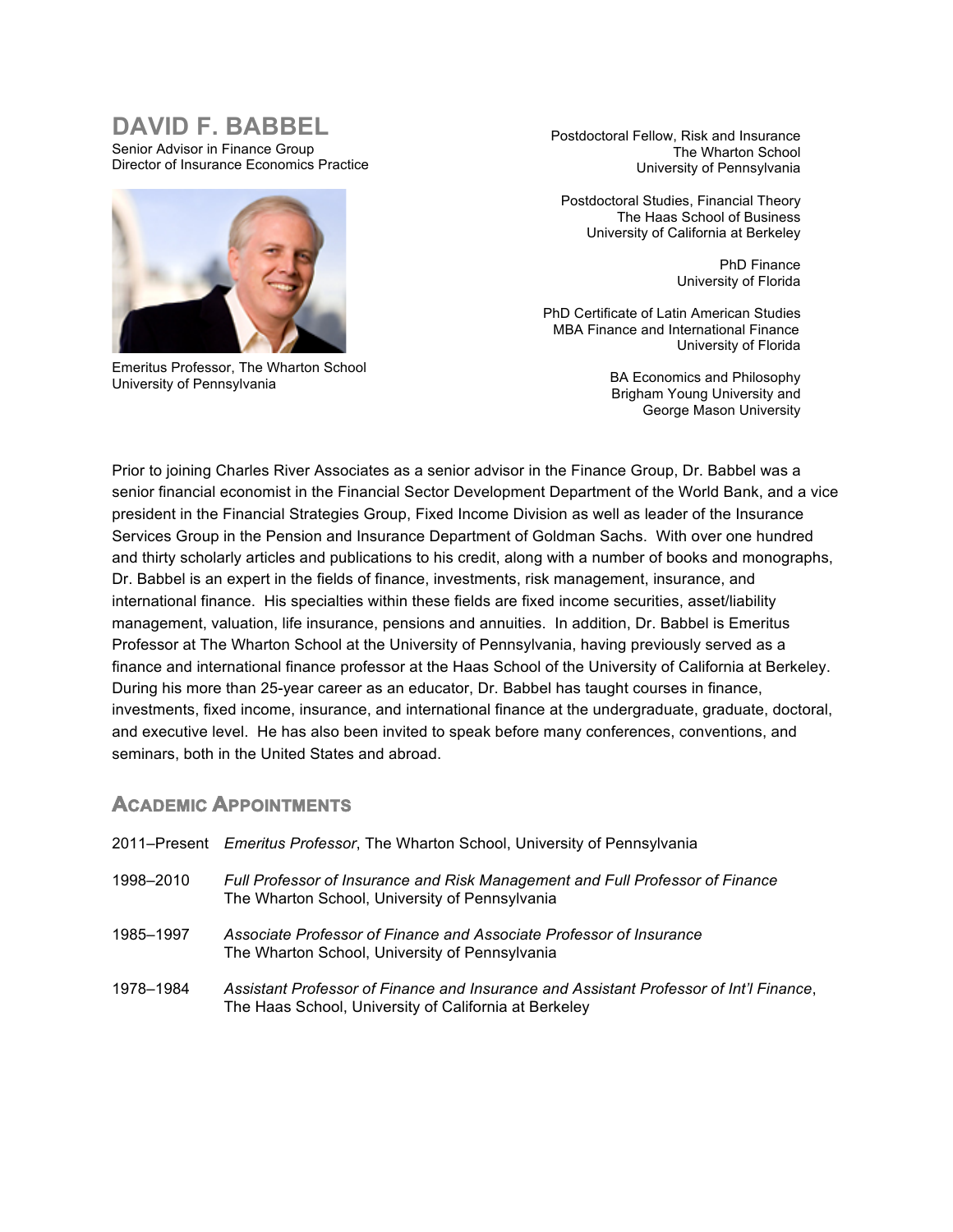#### **NONACADEMIC APPOINTMENTS**

- 2006–Present *Senior Advisor*, Finance Group and Insurance Economics Practice Charles River Associates, New York City, NY
- 1995 *Senior Financial Economist*, The World Bank, Financial Sector Development Department, Pension Specialist, Washington, D.C.
- 1987 Vice President, Goldman, Sachs, and Company, Pension and Insurance Department, New York, NY. After returning to Wharton, continued on as a Senior Advisor from 1988- 1992 in Fixed Income Division, Financial Strategies, Capital Markets, Mortgage Securities, and Goldman Sachs Asset Management divisions.
- 1976–1977 *Financial Economist*, Brazilian Capital Market Institute, Financial Research Division, Rio de Janeiro, Brazil

Consultant and Expert Witness:

U.S. Treasury Department; Federal Reserve System; Pension Benefit Guaranty Corporation; U.S. Office of Management and Budget; Federal Trade Commission; Commodities Futures Trading Commission; U.S. Dept. of Justice; U.S. State Department; Federal Bureau of Investigation; U.S. Dept. of Labor; Resolution Trust Corporation; several distinguished private law firms

Financial Consulting:

- Large insurers and banks (U.S. and abroad, 1978-2015), asset/liability management, risk analysis, and other consulting projects and training for many insurers and banks
- Accenture, Booz Allen Hamilton, PricewaterhouseCoopers, Ernst and Young, KPMG, various investment and insurance-related assignments (1989-2009)
- NERA (New York, 2000-2002), Special Consultant on financial valuation, asset/liability management, investments, pensions and insurance
- Goldman, Sachs and Company (New York, 1986-92), investigation of fixed income financial strategies and financial risk management techniques; consultation with major insurance and pension clients of the firm
- The Frank Russell Company (Tacoma, 1994-5), develop fixed income investment strategies and valuation models for their pension and insurance clients
- J. P. Morgan Guaranty (New York, 1989), developed a program to hedge against clustered bank loan defaults
- G. E. Capital (Schenectady, N.Y., 1997-2001), assist in the development of valuation software for individual and group annuity insurance contracts
- I.B.M. (New York, 1987-97), executive training on asset/liability management for financial institutions; computer applications for insurance companies; strategic planning on the future of the insurance industry
- The World Bank (Washington, D.C., 1989-present), elaboration of an options approach toward insuring against default on sovereign debts; participated in programs for training central bankers to manage financial risks; developed asset allocation strategies for insurers and pension funds in developing countries
- Winklevoss Pension Actuarial Consultants (Greenwich, Ct., 1997), created new valuation software for pension assets and liabilities; model employs two stochastic factors for Treasury bond valuations and achieves closed-form solutions, and provides n-factor simulations for other investment categories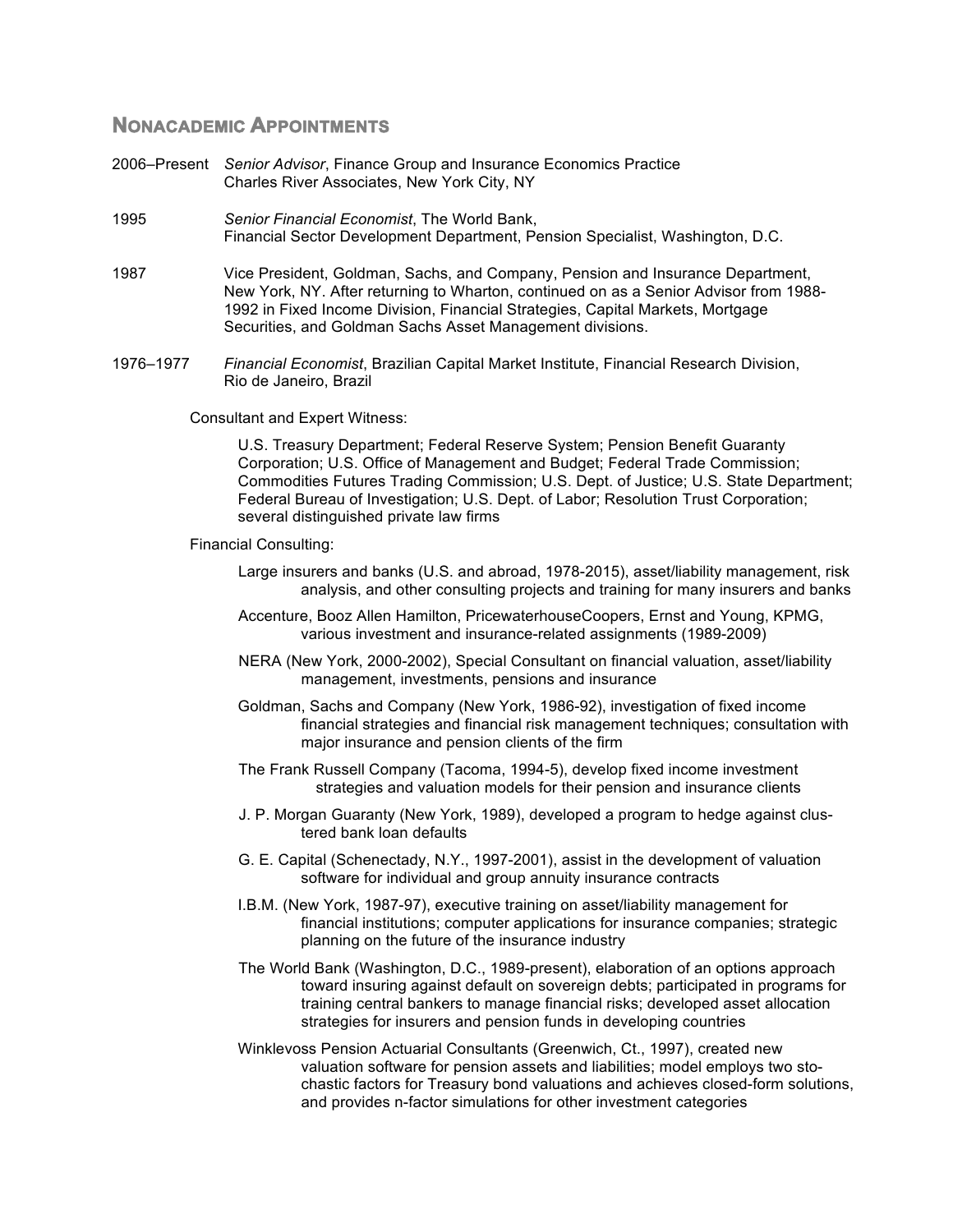- Shane Chalke, Inc. (Chantilly, Va., 1989), assisted in the design of new actuarial valuation software for life insurance assets and liabilities
- International Monetary and Financial Institute (San Francisco, 1984-5), analysis of inflation-indexed bonds; creation of synthetic options for hedging oil risk
- CSX (Richmond, 1990) and Sealand (Metropark), developed optimal foreign currency management program for exposures from international shipping
- National Development Bank of Taiwan (Taipei, 1982), executive development on international sourcing of capital; Eurobond, Eurodollar, and Asian dollar markets Bankers Institute of the Republic of China (Taipei, 1982-3), development of offshore banking expertise among commercial bank executives
- Johnson & Higgins Brokerage (San Francisco, 1981-3), development of pension risk management strategies involving duration analysis, enhanced immunization
- AEtna Life and Casualty (Hartford, 1990-1), fair rate of return modeling for New Jersey property/casualty business lines; California Proposition 103 research
- U.S. Department of the Treasury (Washington, D.C., 1981), analysis of inflationindexed government and private bonds; report on prospects for default on Brazilian loans
- Morrison Knudsen Engineering (Boise, 1980), analysis of Argentine hydroelectric power bidding strategies using inflation-indexed contracts
- United Nations (New York, 1989-91), participated in programs for training ministries of finance and central bankers to manage financial risks
- Lehman Brothers (New York, 1992), helped train their staff for insurance company investment management and mutual fund sales
- Milliman & Robertson, Inc. (Seattle, 1994), research on investment trust business conducted for Nippon Life Insurance

#### **AWARDS AND RECOGNITIONS, MEMBERSHIPS**

Critical Review of the U.S. Actuarial Profession (CRUSAP) Advisory Panel, 2005–2006 William G. Whitney Award for Distinguished Undergraduate Teaching, 2003 Wharton Financial Institutions Center Senior Fellow, 1995-Present Annual Prize for best paper published in the *North American Actuarial Journal*, 2002 Valuation Tools Working Group, American Academy of Actuaries Valuation Task Force, 1997–2002 Graham and Dodd Award of Excellence, Association for Investment Mgmt. and Research, 1997 Society of Actuaries Research Grant, 1992–1996 Anheuser Busch Term Chair, 1987–1990 Award for Best Feature Article, 1989, American Risk and Insurance Association Prochnov Foundation for Banking Studies Research Grant, 1988 CPCU—Harry J. Loman Foundation Research Fellowship, 1986 Honorary Master of Arts Degree, University of Pennsylvania, 1985 Huebner Foundation Postdoctoral Fellowship, The Wharton School, 1984–1985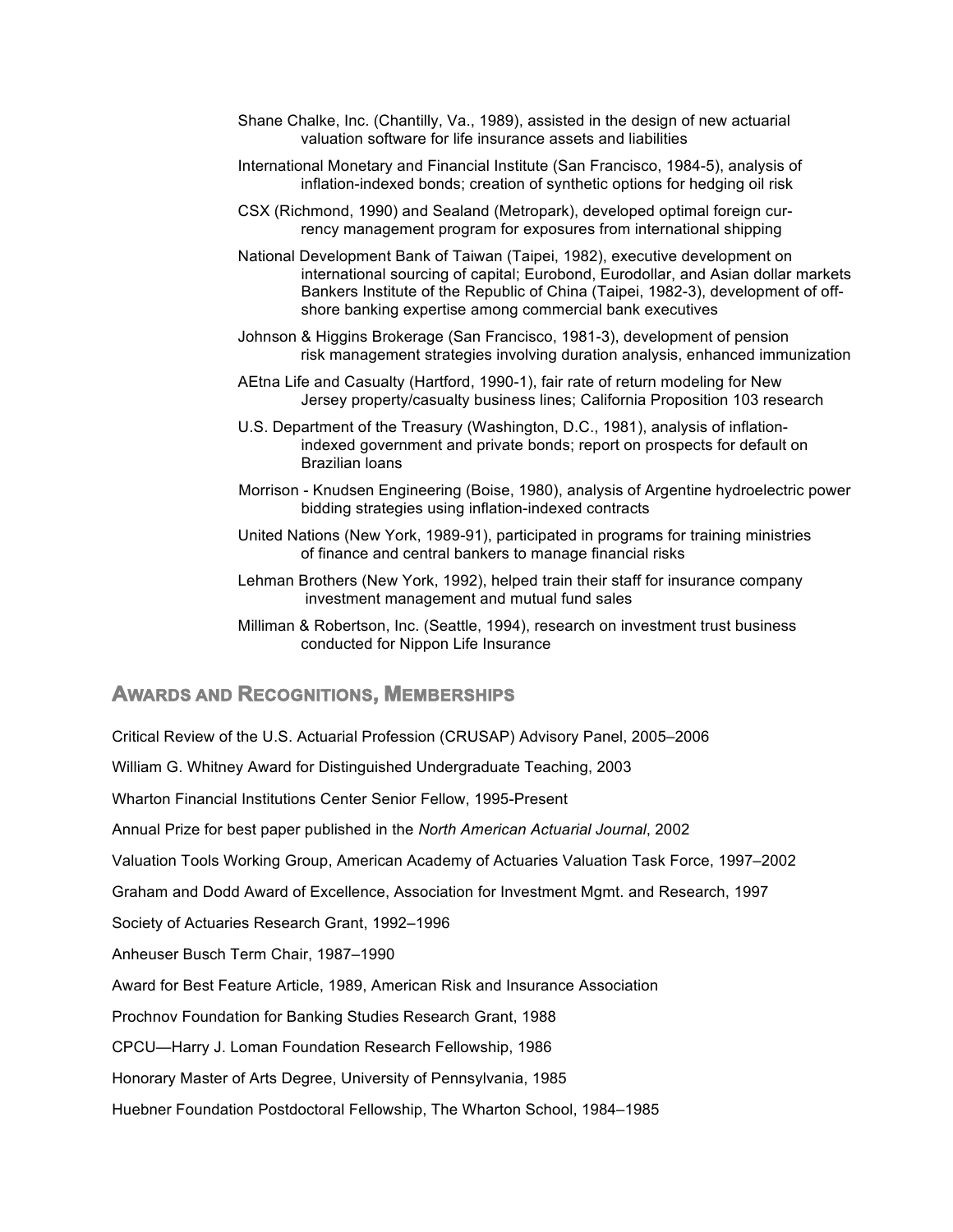Award for Best Communication, 1983, American Risk and Insurance Association

Regents of California Junior Faculty Fellowship, 1983–1984

Fulbright Fellow, U. S. Office of Education, 1977

Fulbright—Hays Fellowship, U. S. State Department, 1976

Various Academic Scholarships, Fellowships, Research Grants

Omicron Delta Epsilon (International Honor Society in Economics)

Beta Gamma Sigma (National Scholastic Honor Society of Business and Administration)

Member, American Finance Association, American Risk and Insurance Association

Past member, American Economics Association, Academy of International Business

Listed in Who's Who in the World, Who's Who in America, Who's Who in the East, Who's Who in the West, Who's Who in Finance and Industry, Men and Women of International Distinction, Men of Achievement in International Business, Emerging Leaders of America, and Who's Who in Business Higher Education (various volumes and dates)

# **RESEARCH AND PUBLICATIONS**

"Expanding Private Disability Insurance Coverage to Help the SSDI Program." (with M. Meyer), *SSDI Solutions: Ideas to Strengthen the Social Security Disability Program.* Infinity Publishing, 2016.

"The Benefits of Private Disability Income Protection Coverage for State Budgets: Overview and Details for Four States." (with M. Meyer), *Working Paper,* May 2015.

"The Role of Employee Retirement Benefits in State & Local Financial Conditions." (with M. Meyer), *Working Paper,* May 2015.

"Buy Term and Invest the Difference Revisited." (with O. Hahl) *Journal of Financial Service Professionals*, May 2015.

"Evaluating Pension Insurance Pricing." *Journal of Pension Economics and Finance,* Cambridge University Press, April 2015.

"The Performance of TIAA's Traditional Retirement Annuity for Selected Investment Cohorts, 1970-2013." (with M. Herce, M. Meyer) *White Paper*, Charles River Associates, September 2014.

"Scenario Analysis in the Measurement of Operational Risk Capital: A Change of Measure Approach." (with K. Dutta) *Journal of Risk and Insurance,* June 2014.

"Private Disability Insurance and Return-to-Word: Cost Savings to SSDA and Other Federal Programs." (with Mark Meyer) *America's Health Insurance Plans*, September 2013.

"Staggered Annuitization: Dealing with the Top 10 Financial Challenges." *NAFA Annuity Outlook*, lead article, July/August 2013.

"Stable Value Funds: Performance to Date – Part I." (with M. Herce) *Retirement Income Journal*, March 2013.

"Stable Value Funds: Performance to Date – Part II." (with M. Herce) *Retirement Income Journal*, March 2013.

"Economic Analysis of Insurance Products in Workplace Benefit Programs in the U.S." (with M. Meyer, M. Herce, J. Dermody, N. Vasavada) White Paper, June 2011.

"Real World Index Annuity Returns." (with J. Marrion and G. VanderPal) *Journal of Financial Planning.*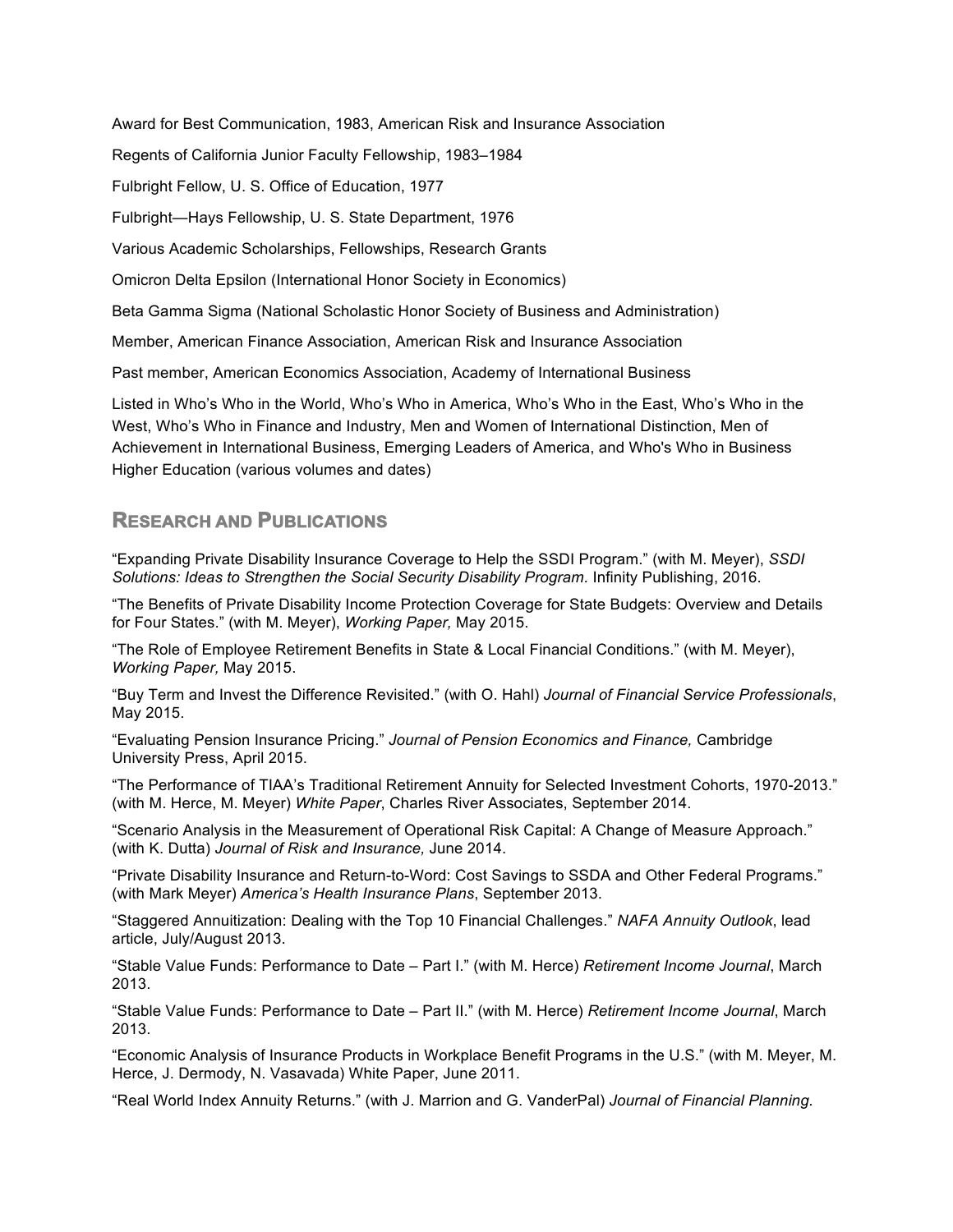March 2011.

"Stable Value Funds: Performance to Date." (with M. Herce) Wharton Financial Institutions Center Working Paper, January 2011.

"A Note on Scenario Analysis in the Measurement of Operational Risk Capital: A Change of Measure Approach." Wharton Financial Institutions Center, September 2010.

"Stable Value Funds: Performance from 1973 through 2008." (with M. Herce) Wharton Financial Institutions Center, September 2009.

"Statistical String Theory for Courts: If the Data Don't Fit…" (with J. Strickler and R. Sears) *Berkeley Electronic Press,* July 2008; *Journal of Legal Technology Risk Management,* Summer/Fall 2009.

"Measuring the Tax Benefit of a Tax-Deferred Annuity." (with R. Reddy) *Journal of Financial Planning,* October 2009.

"Part Two of the Interview with Wharton Professor David Babbel on Fixed Indexed Annuities." (with D. Cochrane) *Annuity Digest,* July 27, 2009.

"An Interview with Wharton Professor David Babbel on Fixed Indexed Annuities – Part One." (with D. Cochrane) *Annuity Digest,* July 26, 2009.

"Review of Lifetime Financial Advice: Human Capital, Asset Allocation and Insurance." *Journal of Pension Economics and Finance,* October 2008.

"Lifetime Income for Women: A Financial Economist's Perspective." *Personal Finance,* Wharton Financial Institutions Center, July 2008.

"Investing Your Lump Sum at Retirement." (with C. Merrill) *Personal Finance,* Wharton Financial Institutions Center, July 2006. Also published by the American College, Bryn Mawr, PA.

"Review of the Calculus of Retirement Income: Financial Models for Pension Annuities and Life Insurance." *Journal of Risk and Insurance,* December 2007.

"A Closer Look at Stable Value Funds Performance." (with M. Herce) Wharton Financial Institutions Center, September 2007.

"Insuring the Uninsurable II." *The Role of Insurance and Management of Risk in the 21st Century.* The Barbon Institute, Cambridge, 2006.

"Rational Decumulation." (with C. Merrill) Wharton Financial Institutions Working Paper, June 2006.

"Evaluation of NYISO Virtual Transaction Collateral Multiple Policy." (with S. Harvey) NYISO White Paper, NYISO Scheduling and Pricing Working Group, New York Independent System Operator, January 2006.

"Extracting Probabilistic Information from the Price of Interest Rate Options: Tests of Distributional Assumptions." (with K. Dutta) *Journal of Business*, May 2005.

"Real and Illusory Value Creation by Insurance Companies." (with C. Merrill) *Journal of Risk and Insurance*, March 2005, lead article.

"The Price Pressure Hypothesis and Off-The-Run Treasury Bonds." (with C. Merrill, M. Meyer, and M. DeVilliers) *Journal of Financial and Quantitative Analysis*, September 2004.

"Fair Value of Liabilities: The Financial Economics Perspective." (with J. Gold and C. Merrill) *Asset and Liability Management Tools,* Risk Waters, London, 2003.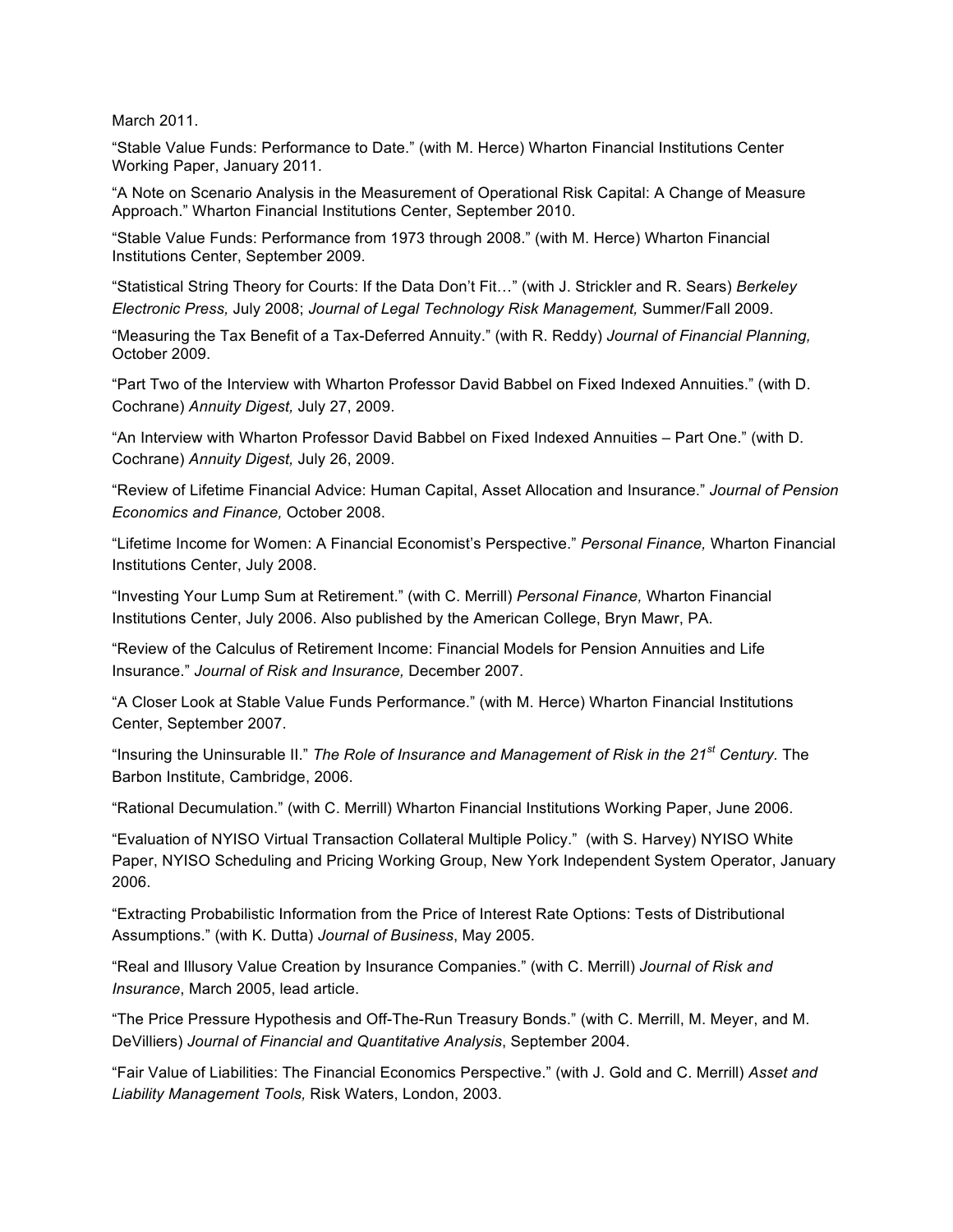"Fair Value of Liabilities: The Financial Economics Perspective." (with J. Gold and C. Merrill) *North American Actuarial Journal*, January 2002. Awarded Annual Prize for best paper published in the *North American Actuarial Journal*.

"Fair Value of Liabilities: The Bullet GIC as an Example." (with J. Gold and C. Merrill) *Risk and Rewards*, Finance Section, Society of Actuaries, lead article, January 2001.

"Financial Engineering and Structured Products." *Proceeding of the Conference of Consulting Actuaries*, Volume 50, Summer 2001.

*Financial Markets, Instruments and Institutions*. (with A. Santomero) McGraw Hill–Irwin, 2nd ed., 2001.

"Asset/Liability Management for Insurers in the New Era: Focus on Value." *Journal of Risk Finance*, lead article, October 2001.

"Inverse Floaters and the Income Stability of a Debt Securities Investment Portfolio." (with C. Ma and B. Ni) *Journal of Portfolio Management*, Winter 2000.

*Valuation of Interest-Sensitive Financial Instruments*. (with C. Merrill) Society of Actuaries, Wiley Publishers, revised ed., 2000.

"An Analysis of the Financial Risk Management Process used by Life Insurers." (with A. Santomero) *Changes in the Life Insurance Industry: Efficiency, Technology and Risk Management*, Kluwer, Norwell, MA., 1999.

"Effective and Ineffective Duration Measures for Life Insurance." *Investment Management for Insurers*, Frank J. Fabozzi Associates, 1999.

"Financial Performance Measurement for Insurers." (with R. Stricker and I. Vanderhoof) *Investment Management for Insurers*, Frank J. Fabozzi Associates, 1999.

*Investment Management for Insurers*. (with F. Fabozzi) Frank J. Fabozzi Associates, 1999.

"Risk Management by Insurers: An Analysis of the Process." (with A. Santomero) *Investment Management for Insurers*, Frank J. Fabozzi Associates, 1999.

"Toward a Unified Valuation Model for Life Insurers." (with C. Merrill) *Changes in the Life Insurance Industry: Efficiency, Technology and Risk Management*, Kluwer, Norwell, MA., 1999.

"The Components of Insurance Firm Value, and the Present Value of Liabilities*.*" *Investment Management for Insurers*, Frank J. Fabozzi Associates, 1999.

"Insurer Surplus Duration and Market Value Revisited." (with K. Staking) *Journal of Risk and Insurance*, March 1998.

"Economic Valuation Models for Insurers." (with C. Merrill) *North American Actuarial Journal*, lead article, July 1998.

"Saiken no Hasankiken to Kakaku Kando." (with C. Merrill and W. Panning) *Security Analysts Journal of Japan*, October 1998.

"Financial Valuation of Insurance Liabilities*.*" *Fair Value of Insurance Liabilities*, I. Vanderhoof and E. Altman, eds., Kluwer, 1998.

"An Analysis of the U.S. Department of Labor Proposed Regulation Relating to General Account Pension Contracts." (with M. Meyer) Washington, D.C., March 1998.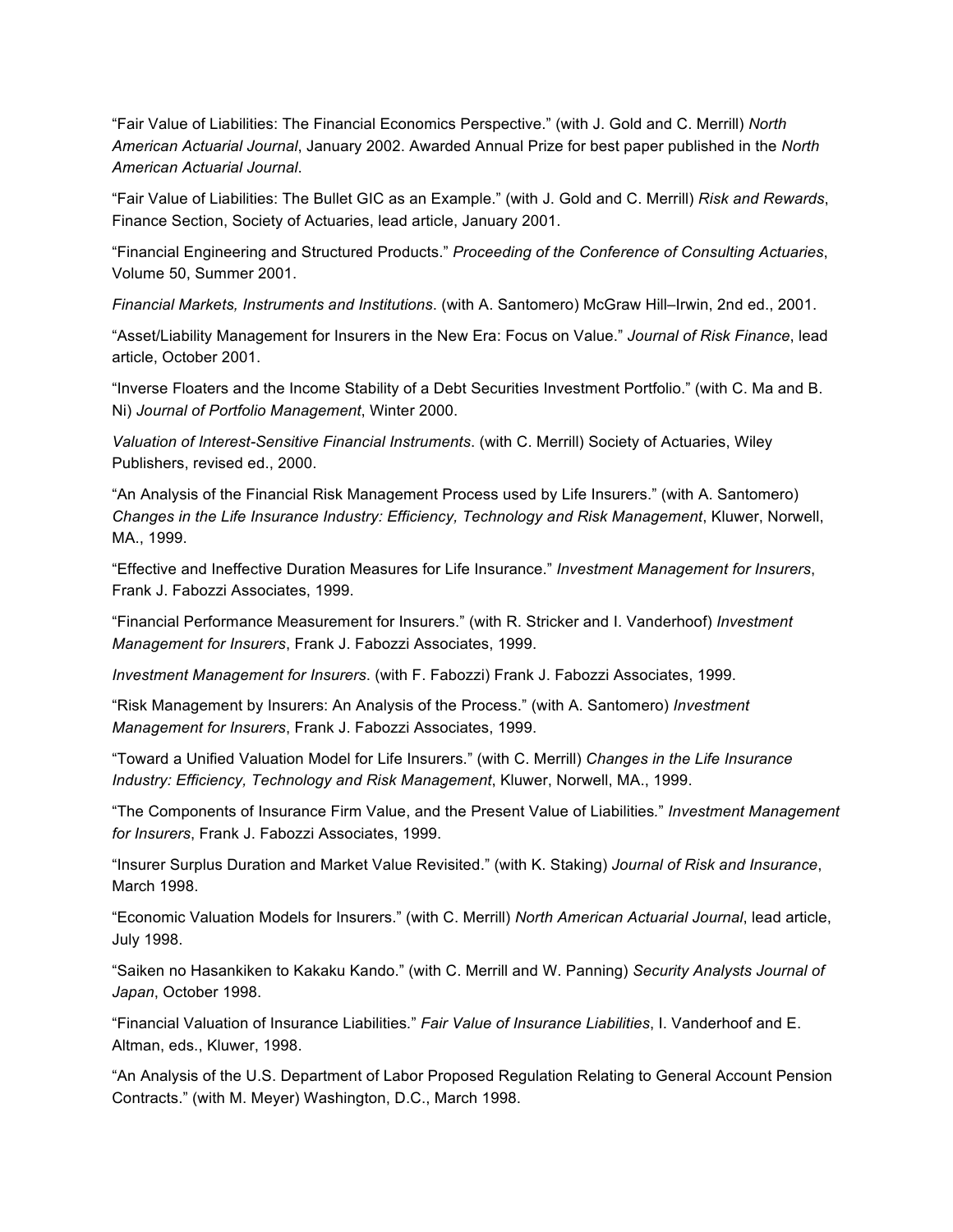"The Market Value of Insurance Liabilities." *North American Actuarial Journal*, October 1997.

"Financial Risk Management by Insurers: An Analysis of the Process." (with A. Santomero) *Journal of Risk and Insurance*, June 1997.

"Default Risk and the Effective Duration of Bonds." (with C. Merrill and W. Panning) *Financial Analysts Journal*, January/February 1997. Graham and Dodd Award of Excellence, Association for Investment Mgmt. and Research.

"Insuring Sovereign Debt Against Default." *Discussion Paper*, Financial Sector Development Department, The World Bank, August 1996.

"Teaching Interest Rate Contingent Claims Pricing." (with C. Merrill and J. Zacharias) *Journal of Financial Education*, section lead article, December 1996.

"Interest-Rate Option Pricing Revisited." (with C. Merrill) *Journal of Futures Markets*, lead article, December 1996.

"Capping the Interest Rate Risk in Insurance Products." (with P. Bouyoucos and R. Stricker) *The Handbook of Fixed-Income Options*, Frank J. Fabozzi, ed., Irwin Press, 1996.

"Default Risk and the Effective Duration of Bonds." (with C. Merrill, and W. Panning) *The Strategic Dynamics of the Insurance Industry*, Ed Altman and Irwin T. Vanderhoof, eds., Irwin Press, 1996.

"Report on the Reform of New York State Insurance law Section 4228." (with M. Meyer) New York Assembly, Albany, October 1996.

*The World Bank Primer on Reinsurance*. (with D. McIsaac) World Bank Monograph, 1995.

"The Liability Maze: The Impact of Liability Law on Safety and Innovation." P. Huber and R. Litan, eds., book review, *Journal of Risk and Insurance*, March 1995.

"The Relation between Capital Structure, Interest Rate Sensitivity, and Market Value in the Property-Liability Insurance Industry." (with K. Staking) *Journal of Risk and Insurance*, December 1995.

"Asset-Liability Matching in the Life Insurance Industry." *The Financial Dynamics of the Insurance Industry*, E. Altman and I. Vanderhoof, eds., Irwin Press, 1994.

"A Modern Approach to Performance Measurement for Insurers." (with R. Stricker and I. Vanderhoof) *Operations Research Models in Quantitative Finance*, Rita L. D'Ecclesia and Stavros A. Zenios, eds., Physica-Verlag, lead chapter, 1994.

"Misadventures in Duration." *Risk and Rewards*, Finance Section, Society of Actuaries, lead article, August 1994.

"A Perspective on Model Investment Laws for Insurers." *C.L.U. Journal (Journal of the American Society of Chartered Life Underwriters)*, September 1994.

"An Economic Approach to Valuation of Single Premium Deferred Annuities." *Financial Optimization*, S. Zenios, ed., Cambridge University Press, 1993.

"Measuring the Interest Rate Risk of Property/Casualty Insurer Liabilities." (with D. Klock) *Insurance, Risk Management, and Public Policy*, S. Gustavson and S. Harrington, eds., Kluwer Press, 1993.

*An Insurance Primer: Review of the U.S. Insurance Industry, Market Structure, Products, Asset Need*. (with D. Klock) Phillips Institute, 1993.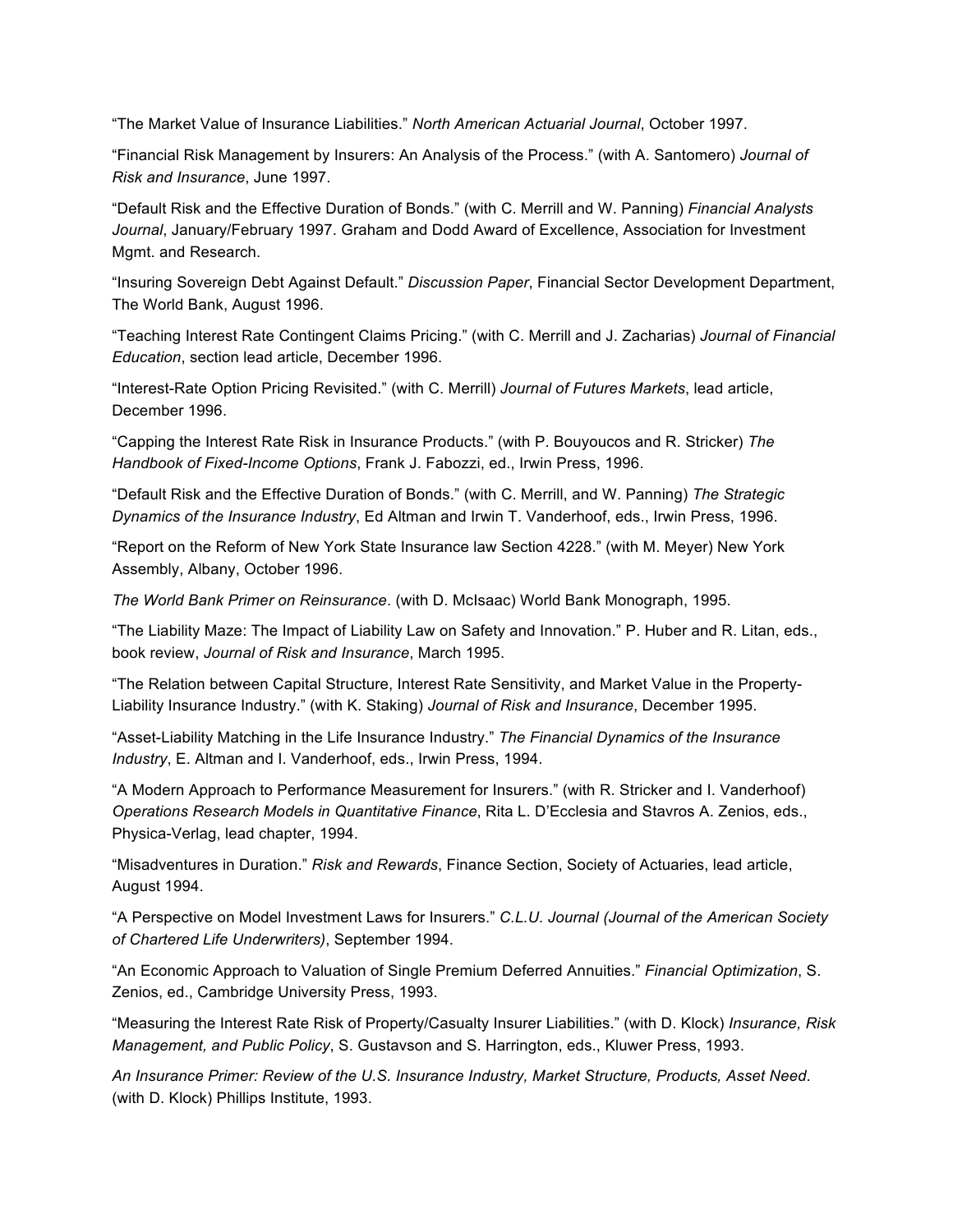"Quantity-Adjusting Options and Forward Contracts." (with L. Eisenberg) *Journal of Financial Engineering*, lead article, June 1993.

"Measuring Investment Performance in an Asset/Liability Context." *Managing Asset/Liability Portfolios*, Association for Investment Management and Research, 1992.

"Generalized Put-Call Parity." (with L. Eisenberg) *Journal of Financial Engineering*, lead article, December 1992.

"Incentive Conflicts and Portfolio Choice in the Insurance Industry." (with A. Hogan) *Journal of Risk and Insurance*, December 1992.

"Pitfalls in the Analysis of Option-Adjusted Spreads." (with S. Zenios) *Financial Analysts Journal*, July/August 1992.

"Estimating Market Value of Loss Payments of Property/Liability Insurance Companies Using Modern Valuation Technology." (with J. Choi) Working Paper, Wharton School, 44 pages, August 1992.

"Forecasting Property/Casualty Loss Payments and the Influence of Inflation and Interest Rates." (with J. Choi) unpublished report for Goldman Sachs, 68 pages, April 1991.

"The Financial Solidity of Life Insurance Companies." (with D. Klock) *Society Page*, American Society of C.L.U. and Ch.F.C., May 1991.

"It Pays to Practice A/L M." (with K. Staking) *Best's Review*, Property/Casualty Edition, May 1991.

"Performance Measurement for Insurers." (with R. Stricker and I. Vanderhoof) *Financial Institutions Research*, Goldman Sachs, October 1990.

"Valuation of Interest-Sensitive Cash Flows: The Need, The Technologies, The Implications." *Record: Society of Actuaries*, June 1990.

"Insurance for Clustered Credit Risks in Banking." *The Prochnow Reports*, Graduate School of Banking, University of Wisconsin, Madison, 1989.

"The Demand for Life Insurance: A Portfolio Choice." (with L. Han, and J. Outreville) unpublished manuscript, 29 pages, April 1989.

"Optimal Insurance of the Common Form Under Moral Hazard." (with J. Dermody) unpublished manuscript, 30 pages, March 1989.

"The Market Reward for Insurers that Practice Asset/Liability Management." (with K. Staking) *Financial Institutions Research*, Goldman Sachs, November 1989.

"Capping the Interest Rate Risk in Insurance Products." (with P. Bouyoucos and R. Stricker) *Fixed-Income Portfolio Strategies*, F. Fabozzi, ed., Irwin Professional Publishing, 1989.

"Insuring Banks against Systematic Credit Risk." *Journal of Futures Markets*, December 1989.

"Aspects of Optimal Multiperiod Life Insurance." (with E. Ohtsuka) *Journal of Risk and Insurance*, September 1989. Award for Best Feature Article, American Risk and Insurance Association.

"Assessing the Interest Rate Risk of Property and Casualty Companies." (with D. Klock and P. Polachek) *Insurance Perspectives*, Goldman Sachs, April 1988. Also published in *Proceedings of the International Insurance Seminar*, July 1988.

"Gazing Into the Insurance Future." *Record: Society of Actuaries*, June 1988.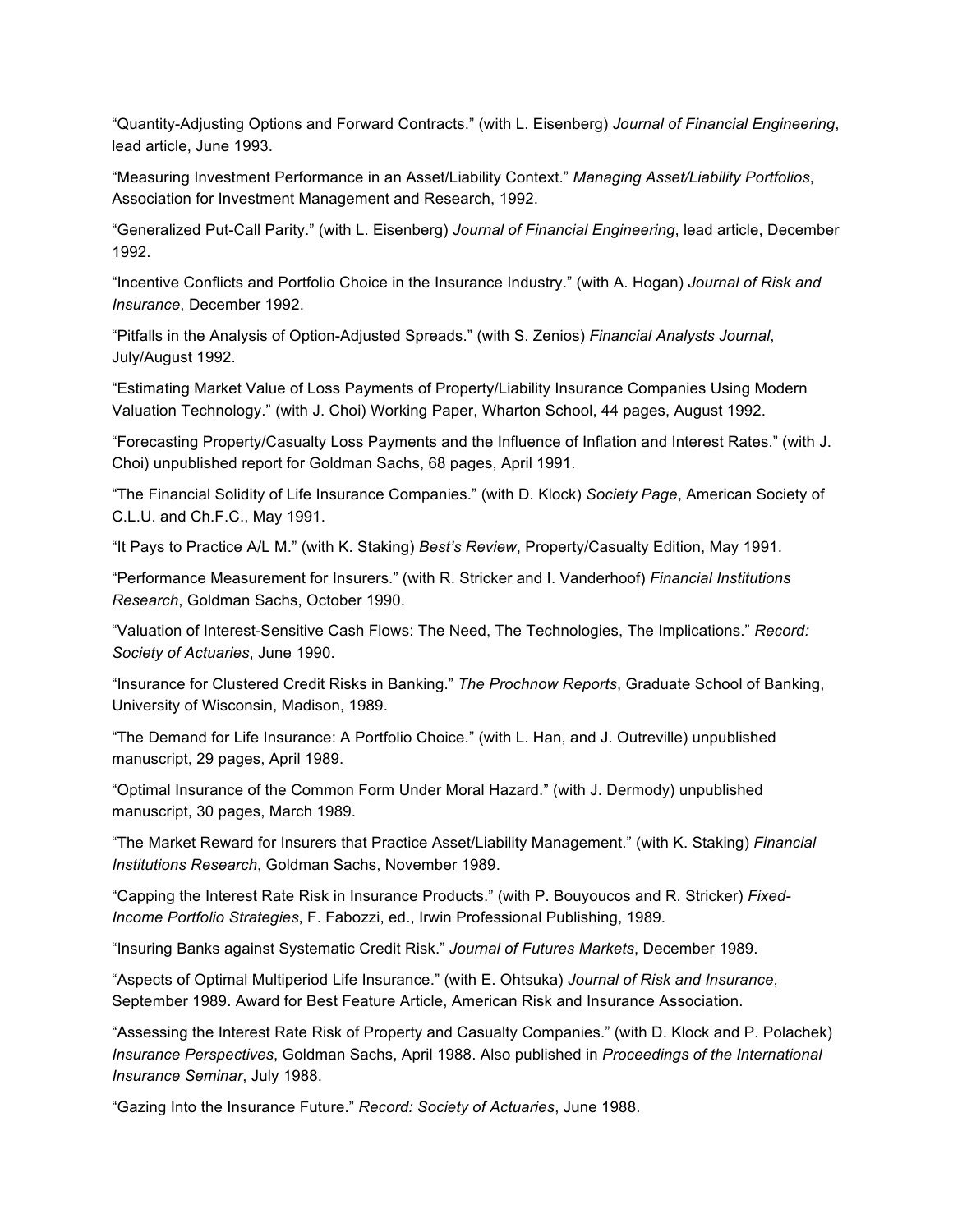"Capping the Interest Rate Risk in Insurance Products." (with P. Bouyoucos and R. Stricker) *Insurance Perspectives*, Goldman Sachs, March 1988.

"Not Whether But When." (with R. Jones) *Best's Insurance Review*, Life/ Health Edition, January 1988.

"Hokemgaisha No Tameno Shifan Fusai Kanri." (with R. Stricker and P. Polachek) *Insurance Perspectives*, Japanese Edition, Goldman Sachs, January 1988.

"Insurance Pedagogy: Executive Opinions and Priorities." (with D. Klock) *Journal of Risk and Insurance*, December 1988.

"Interest Rate Dynamics and the Term Structure." *Journal of Banking and Finance*, September 1988.

"Life Insurance Industry Trends in Asset/Liability Management." (with J. Lamm-Tennant) *Insurance Perspectives*, Goldman Sachs, November 1987.

"Asset/Liability Management for Insurers." (with R. Stricker) *Insurance Perspectives*, Goldman Sachs, 1st edition, May, 1987; 2nd edition, May 1989.

"Capping the Risks of Life Insurance Policy Loans and Lapses." *Insurance Perspectives*, Goldman Sachs, November 1986.

"The Pareto Optimal Design of Term Life Insurance Contracts." (with N. Economides) *Scandinavian Actuarial Journal*, Spring 1985.

"The Price Elasticity of Demand for Whole Life Insurance." *Journal of Finance*, March 1985.

"The Term Structure of Interest Rate Volatility: A Binational Comparison*.*" *Proceedings of the Academy of International Business*, 1985.

"A New Technique for Forecasting Short-Term Interest Rates?" *Berkeley Finance Quarterly*, January 1984.

"Real Immunization with Index-Linked Bonds." *Financial Analysts Journal*, November/ December 1984.

"Duration and the Term Structure of Interest Rate Volatility." *Innovations in Bond Portfolio Management: Duration Analysis and Immunization*, G. Bierwag, G. Kaufman, and A. Toevs, eds., JAI Press, 1983.

"An Engel Curve Analysis of Gambling and Insurance in Brazil." (with K. Staking) *Journal of Risk and Insurance*, December 1983. Award for Best Communication, American Risk and Insurance Association.

"Determining the Optimum Strategy for Hedging Currency Exposure." *Journal of International Business Studies*, spring/summer 1983.

"A Capital Budgeting Analysis of Life Insurance Costs in the United States: 1950-1979." (with K. Staking) *Journal of Finance*, March 1983.

"Real Security: The Case for Inflation-Indexed Government Bonds." (with L. Helzel) *Barron's*, March 1, 1982.

"Exchange-Rate Fluctuations and Transaction Exposure in the Multinational Corporation." *I.E.E. Proceedings*, June 1982.

"Inflation, Indexation, and Life Insurance Sales in Brazil." *Journal of Risk and Insurance*, March 1981.

"Public Information and Investment Decisions." (with Y. Kwon) unpublished manuscript, 17 pages, September 1981.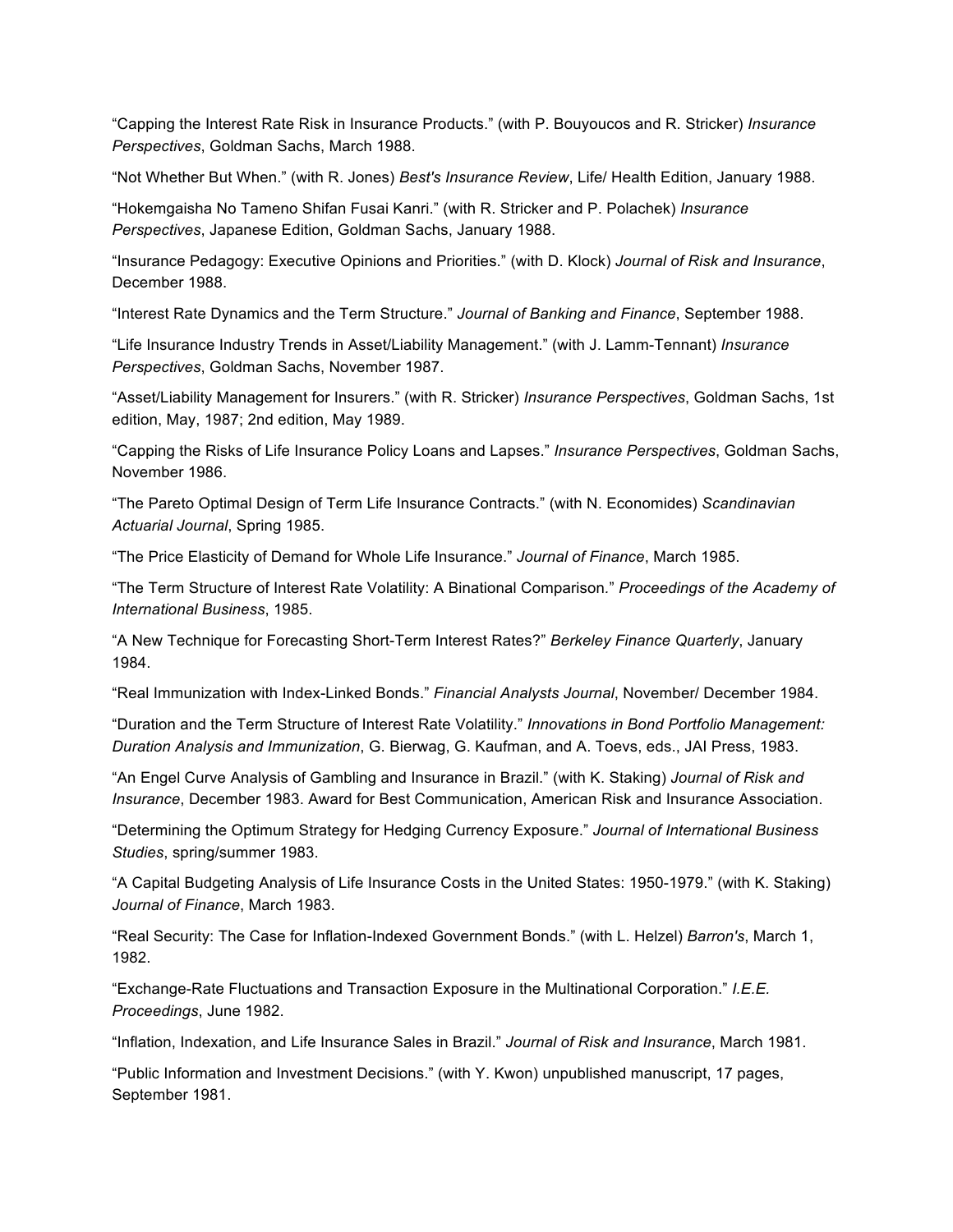"A Mathematical Note on Inflation, Regulation, and the Cost of Life Insurance." *Journal of Risk and Insurance*, March 1980.

"The Rise and Decline of Foreign Currency Options." *Euromoney*, September 1980.

"Inflation's Impact on Life Insurance Costs: Brazilian Indexed and Nonindexed Policies." *Journal of Risk and Insurance*, December 1979.

"Measuring Inflation Impact on Life Insurance Costs." *Journal of Risk and Insurance*, September 1979.

"Risk Management in Tropical Agriculture Systems." unpublished manuscript, 30 pages, March 1978.

*Inflation and Indexation in Brazil: The Influence on Life Insurance*. Ph.D. Dissertation, University Microfilms, Ann Arbor, 1978.

"Consumer Valuation of Life Insurance: Comment." *Journal of Risk and Insurance*, September 1978.

"Inflação Esperada e o Custo do Seguro de Vida." *Revista Brasileira de Mercado de Capitais*, lead article, May/August 1977.

"Monetary Correction in Brazil: Effect on Life Insurance." *Latinamericanist*, lead article, fall 1977.

"Governmental Disincentives on Agricultural Response to Demand-Developing Countries." *World Agricultural Highlights*, July 1974.

"On Measuring Skewness and Kurtosis in Short Rate Distributions: The Case of the U.S. Dollar London Inter Bank Offer Rates." (with K. Dutta) Wharton Financial Institutions Center, 2001.

"A Financial Analysis of the Executive Life Insolvency." Report to Federal District Courts in California, Louisiana, Texas, Maine, North Carolina, approx. 150 pages (sealed documents).

"A Financial Analysis of the First Capital Life and Fidelity Bankers Life Insolvencies." Report to Federal District Court of Southern California, approx. 600 pages (sealed documents).

## **PARTICIPATION IN CONVENTIONS AND SEMINARS**

Chair and Invited Presentation, "Retirement System Provisions." *The Swiss Risk and Insurance Forum – Old-Age Provision: Past, Present, Future*. Zurich, November 2015.

Invited Presentation, "The Performance of TIAA's Traditional Retirement Annuity 1970-2013." *TIAA-CREF Institute, 2015 Fellows Symposium: Retirement Benefits for a 21st Century Workforce*. New York, October 2015.

Invited Lecture, "My Retirement Strategy for Confronting the 10 Top Challenges to Retirement Planning." *Chubb Research Symposium*, St. John's University. New York, September 2015.

Keynote Speaker, "Equity Indexed Annuities: Retrospective and Prospective." *2015 China International Conference on Insurance and Risk Management*. Hangzhou, China, July 2015.

Chairman of Valuation, "Risk Measures and Insurance Regulation." *Expert Forum*. Zurich, May 2014.

7<sup>th</sup> Annual International Advanced Seminar Speaker, "Princípios de Consenso: Como Melhorar Suas Decisões e Previsões para os Seus Negócios." ("Principles of Consensus: How to Improve Your Decisions and Forecasts in Business.") *Instituto Nacional de Pósgraduação Business School.* São Paulo, April 2014.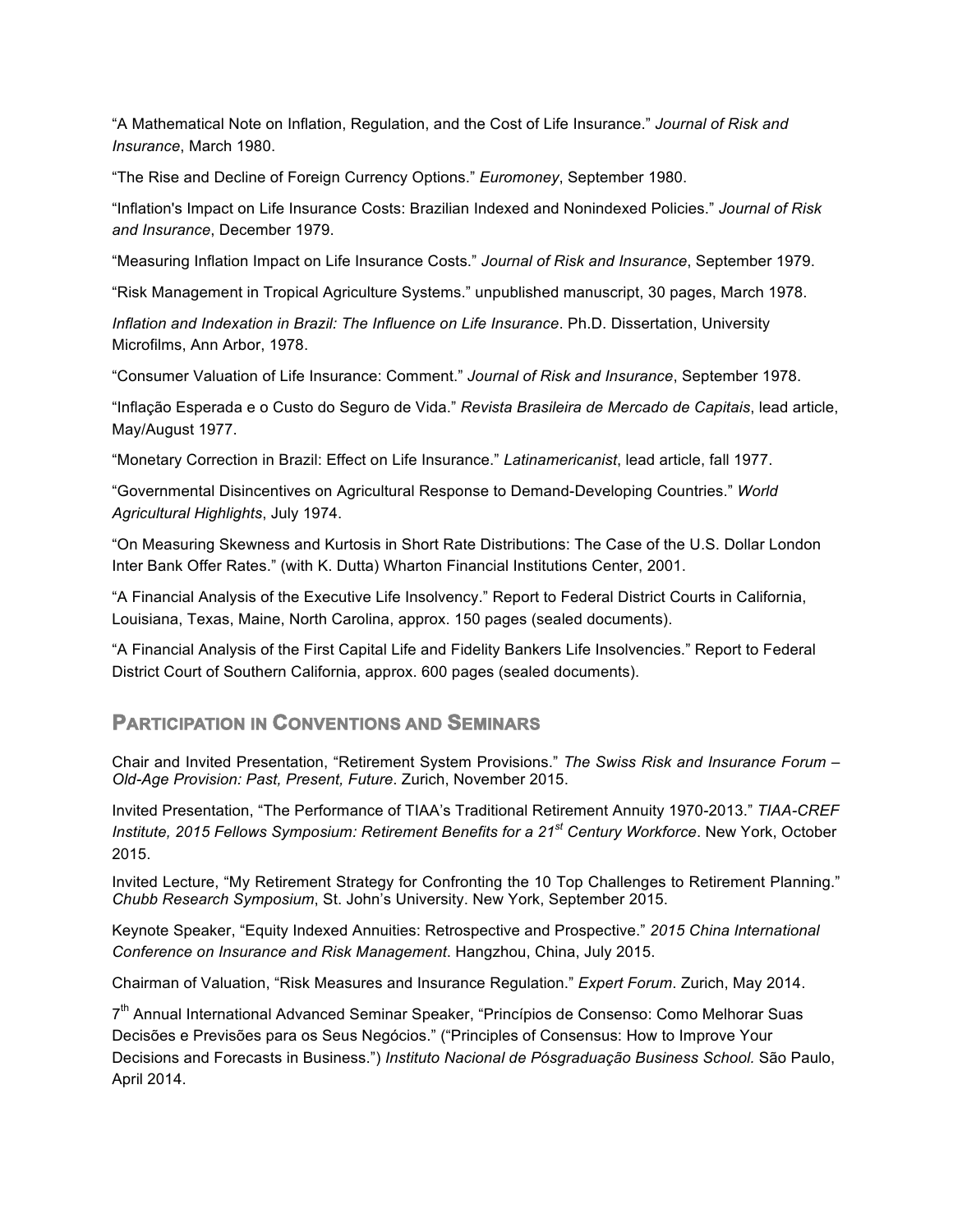Annual Insurance Day Speaker, "Financial Challenges to Funding Retirement." *Eastern Kentucky University*. April 2014.

Keynote Speaker, "Women and Money: How to Stretch It and Make it Last Lifetime." *Wharton Women and Money Conference, University of Pennsylvania Forum for Women Faculty and Focus on Health & Leadership for Women*. April 2014.

Invited Presentation, "Women and Risk: Myth or Market Opportunity?" *Global Interdependence Center Inaugural Women's Conference*, Federal Reserve Bank of Philadelphia. November 2013.

Invited Presentation, "Assessment of the PIMS Pricing Model." Technical Review Panel for the Pension Insurance Modeling System (PIMS) Model, *Pension Benefit Guaranty Corporation (PBGC)*, The Wharton School, University of Pennsylvania. Philadelphia, April 2013.

Keynote Speaker, "Financial Security for Working Americans: An Economic Analysis of Insurance Products in Workplace Benefits Programs." *Protect 2011: Workplace Benefits and Financial Security Symposium*. Washington, D.C., July 2011.

Keynote Speaker, "Stable Value Funds: Performance to Date." *NYU-Stern Five Star Conference on Research in Finance* (Yale, Columbia, Princeton, NYU, and Wharton). New York, January 2011.

Invited Presentation, "UnSupermodels and the Equity-Indexed Annuity." *Retirement Income Products Executive Symposium*. Individual Finance and Insurance Decisions (IFID) Centre of the Schulich School of Business, York University of Toronto, Ibbotson Associates, Morningstar, University of Chicago, November 2008. Also presented at Laval University, New York University, University of Pennsylvania.

Invited Presentation, "Statistical String Theory for Courts: If the Data Don't Fit…" *Atlantic Economic Association*, Villanova, September 2007 and *Applied Economics Seminar*, The Wharton School. March 2008 and *Finance Seminar*, Laval University, April 2008.

Keynote Speaker, "A Closer Look at Stable Investment Funds Performance." *Stable Value Investment Association Conference*. Charleston, April 2007.

Keynote Speaker, "Reinsurance Strategies for Emerging Markets." *The Association for Colombian Insurers*. Cartagena, Colombia. October 2002.

Keynote Speaker, "The Redington Centenary Lecture." *Institute of Actuaries*. London, May 2006.

Invited Presentation, "A/L Management for Life Insurance." *Contractual Savings Conference*, World Bank and IMF. Washington, D.C., May 2002.

Invited Presentation, "Insurers' Financial Risk Management Processes." *Global Issues in Insurance Regulation*. London, April 2002.

Invited Presentation, "Asset/Liability Management for Insurers in the New Millennium." *Asset and Liability Management: From Institutions to Households*. Nicosia, May 2001.

Invited Presentation, "Financial Engineering and the Actuarial Profession." *50th Conference of Consulting Actuaries*, Palm Desert, November 2000.

Invited Presentation, "Toward a Unified Valuation Model for Insurers." (with C. Merrill) *American Risk and Insurance Association*. Baltimore, August 2000.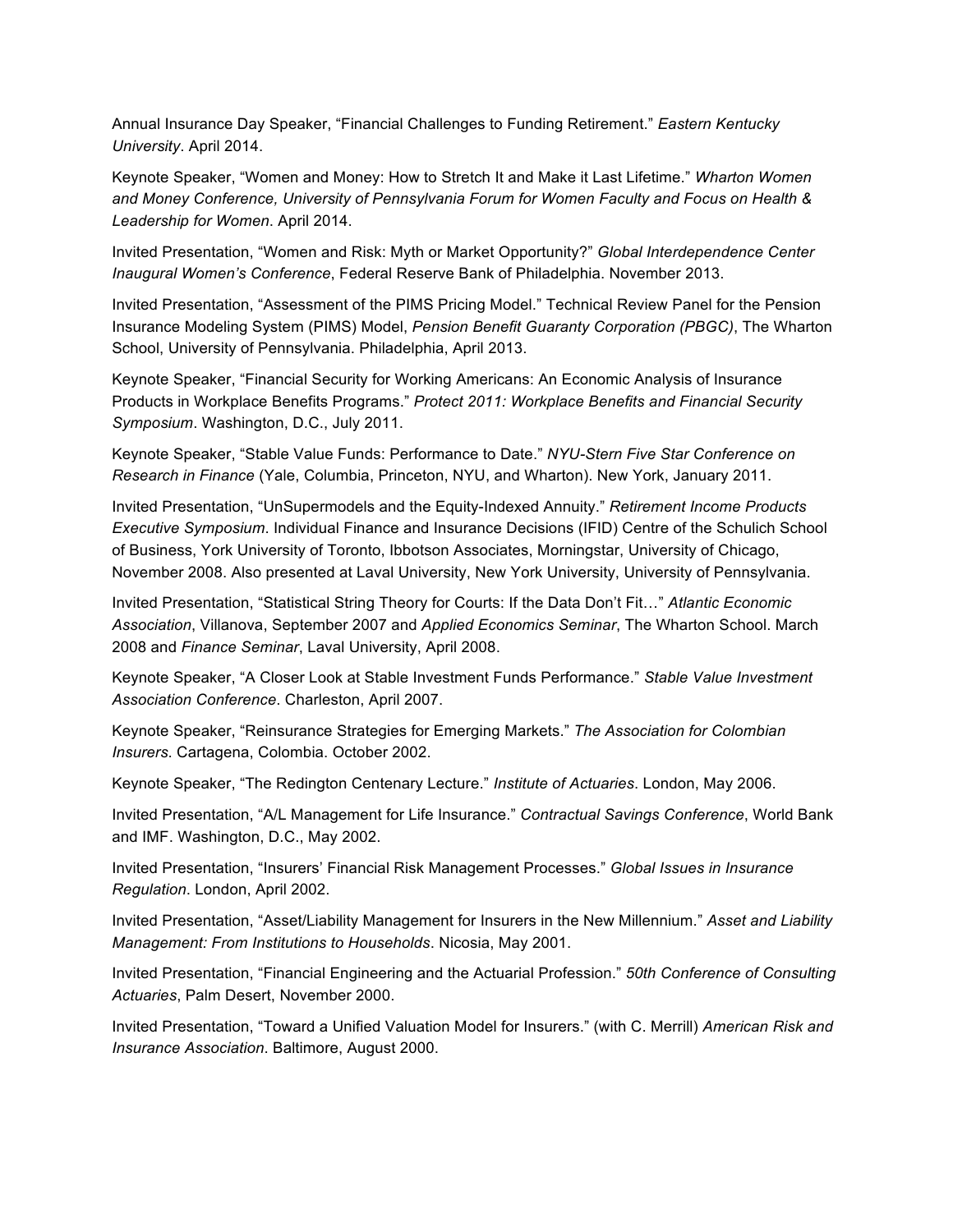Invited Presentation, "A 3+N-Factor Valuation Model for Interest-Sensitive Securities." (with C. Merrill and A. Remeza) *Conference on Integrated Risk and Return Management for Insurance Companies*, New York University, May 1999.

Invited Presentation, "The Ultimate Black Box." *World Conference on the Valuation of Insurance Business*, co-sponsored by the Society of Actuaries and the New York University Stern School of Business, March 1999.

Invited Discussant, "A New Approach toward the Valuation of High Yield Bonds." *Wharton Conference on Financial Institutions Management*, Philadelphia, December 1996.

Invited Discussant, "Analysis of the PIMS Model for PBGC Insurance Claims." *Wharton Conference on the Pension Information Management System of the Pension Benefit Guaranty Corporation*, Philadelphia, November 1996.

Invited Address, "Risk Management by Insurers: An Analysis of the Process." *Wharton Conference on Insurance Risk Management*, Philadelphia, May 1996.

Invited Discussant, "Fair Value of Insurance Liabilities." *Society of Actuaries*, New York, December 1995.

Invited Address, "Political Risk Insurance and Reinsurance." *Inter-American Development Bank*, Washington, D.C., September 1995.

Guest Lecture, "Franchise Value and Insurance Regulation." *General Accounting Office National Meeting*, Washington, D.C., June 1995.

Invited Lecture, "Insuring Sovereign Debt Against Default." *World Bank*, Washington, D.C., June 1995.

Invited Lecture, "International Reinsurance Markets and Practices." *World Bank*, Washington, D.C., April 1995.

Invited Address, "Basis Risk in Insurance Asset/Liability Management." *Institute for International Research Conference on Asset/Liability Management for Life Insurance*, New York, September 1995.

Invited Address, "Default Risk and the Duration of Bonds." *2nd Biennial Conference on the Financial Dynamics of the Insurance Industry*, New York University Salomon Center, New York City, May 1995.

Distinguished Lecture, "Tobin's Q Ratio and Insurer Interest Rate Risk Management." *Brigham Young University*, Provo, Utah, October 1994.

Invited Address, "On Model Insurance Investment Laws." *N.A.I.C. Conference on The Future of Insurance Solvency Regulation*, Washington, D.C., February 1994.

Moderator and Advisory Board, "Risk-Based Capital for Insurers." *Insurance Investment Forum*, Institutional Investor, Palm Beach, Florida, December 1993.

Guest Lecture, "Investment Strategies for Insurers and Pension Funds around the World." *World Bank*, Washington, D.C., December 1993.

Presented, "Generalized Put-Call Parity." (with L. Eisenberg) *Financial Management Association*, San Francisco, October 1992.

Presented, "Quantity-Adjusting Options and Forward Contracts." (with L. Eisenberg) *Financial Management Association*, San Francisco, October 1992.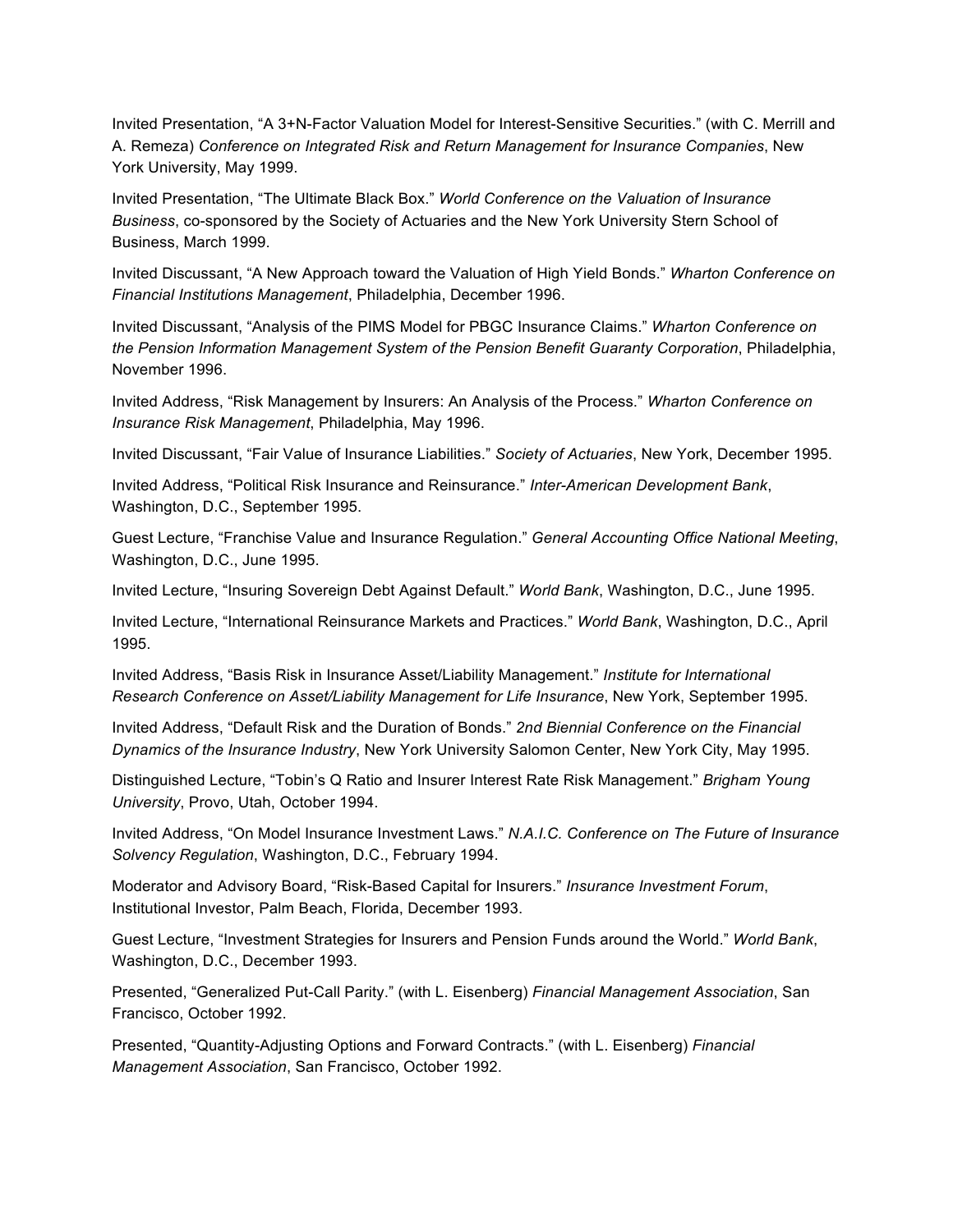Guest Address, "Life Insurance in the Year 2000." *Chief Investment Officers' Conference*, Chicago, February 1992.

Guest Address, "Measuring Investment Performance in an Asset/Liability Context." *Association for Investment Management and Research*, New York, December 1991.

Guest Address, "Performance Measurement for Insurers." *International Insurance Seminar*, San Francisco, June 1991.

Guest Address, "Performance Measurement for Insurers." *Chief Investment Officers' Conference*, American Council of Life Insurance, Tucson, March 1991.

Distinguished Lecture, "Toward a Consensus Theory." *Pennsylvania State University*, West Chester, November 1990.

Presented, "Interest Rate Sensitivity and the Value of Insurer Surplus." (with K. Staking) *American Risk and Insurance Association*, Orlando, August 1990.

Invited Presentation, "New Directions in Asset/Liability Management." *Society of Actuaries*, San Francisco, June 1990.

Presented, "Capping the Interest Rate Risks in Insurance Products." *American Risk and Insurance Association*, Denver, August 1989.

Keynote Lecture, "Hedging Uncertain Insurer Liabilities." *Life Insurance Companies Annual Retreat*, Cape Cod, summer 1988.

Invited Presentation, "Gazing into the Insurance Future." *Society of Actuaries*, Boca Raton, April 1988.

Invited Presentation, "Asset/Liability Management for Insurers: Information Management." *I.B.M. Insurance Marketing Conference*, Palm Springs, April 1988.

Keynote Speaker, "Asset/Liability Management for Insurers." *Chief Investment Officers' Insurance Conference*, Key Largo, February 1988.

Guest Address, "Duration and the Term Structure of Interest Rate Volatility." *Southwest Actuarial Society Convention*, Austin, November 1985.

Invited Presentation, "Aspects of Optimal Multiperiod Life Insurance." *Operations Research Society of America*, Atlanta, November 1985.

Distinguished Lecture, "Multifactor Models of the Term Structure of Interest." *Laval University*, Québec City, Canada, May 1985.

Guest Address, "Financial Economics Perspectives in Insurance." *Plenary Session of the American Risk and Insurance Association*, Minneapolis, August 1984.

Presented, "Aspects of Optimal Multiperiod Life Insurance Contracts." *American Risk and Insurance Association*, Minneapolis, August 1984.

Presented "The Brennan and Schwartz Two-Factor Model of the Term Structure of Interest: Empirical Extension." *Academy of International Business*, Singapore, June 1984.

Guest Address, "The International Debt Crisis in Brazil and Prospects for Repayment." *Invited speaker before officials of the U.S. Treasury, State, Commerce and Senate*, Washington, D.C., May 1984.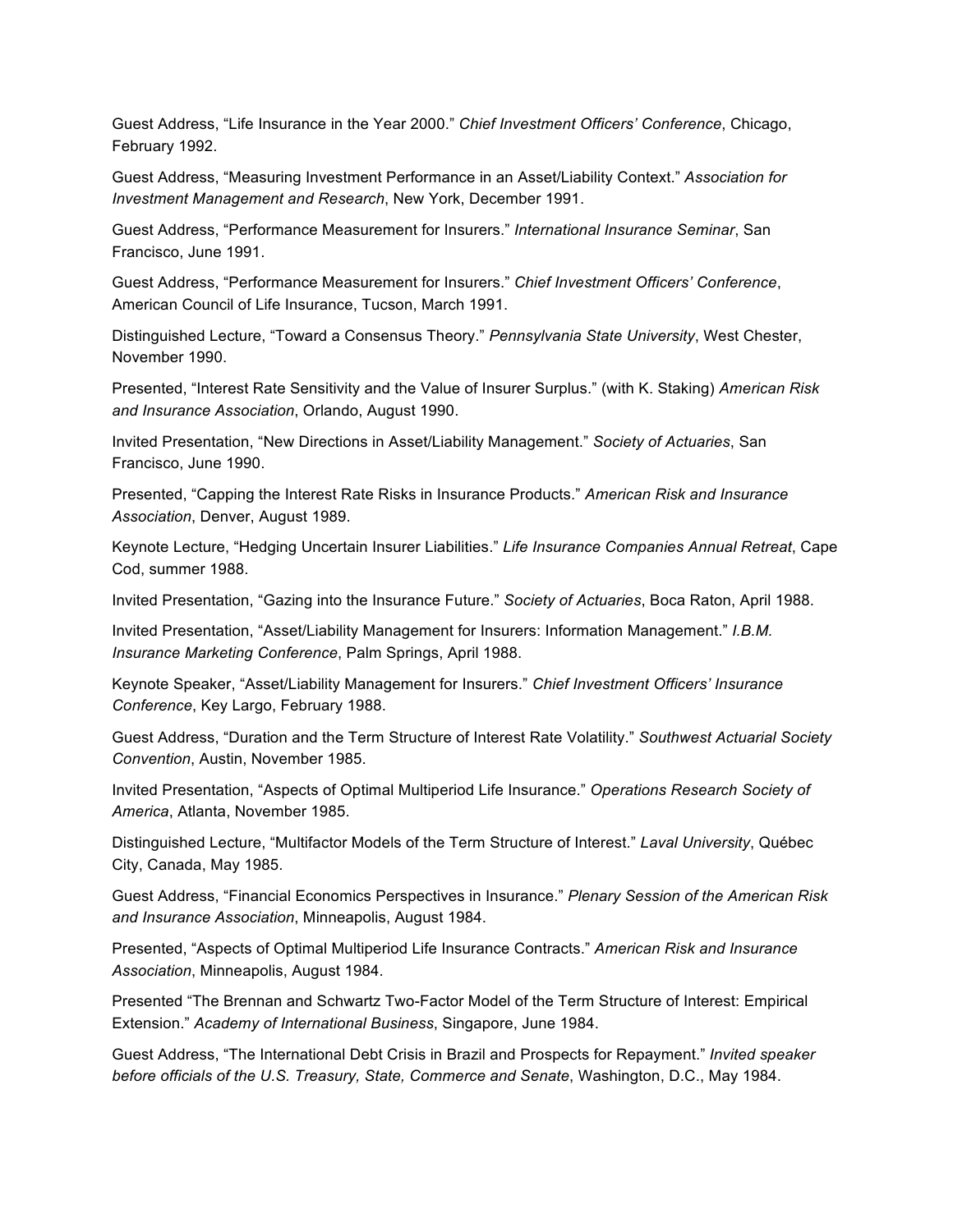Presented, "Determinants of Demand for Life Insurance: A Time Series Study*.*" *American Risk and Insurance Association*, Philadelphia, August 1983.

Invited Presentation, "The Term Structure of Interest Rate Volatility: A Binational Comparison." *Western Economics Association*, Los Angeles, July 1982.

Invited Presentation, "The Pareto Optimal Design of Term Life Insurance Contracts." *L'Association Française de Finance,* Orleans, France, June 1982.

Invited Presentation, "Duration and the Term Structure of Interest Rate Volatility." *World Conference on Duration: State of the Art*, Ashland, July 1981.

Discussant of, "Optimal Risk Retention Under Partial Insurance." *Western Finance Association, Jackson Hole*, June 1981.

Presented, "Anticipated and Unanticipated Inflation and the Real Value of Equities: An International Comparison." (with J. Wilcox) *Western Finance Association*, Jackson Hole, June 1981, and *Western Economics Association*, San Francisco, July 1981.

Invited Presentation, "Financing Economic Development: The Case of Gambling and Insurance in Brazil." *Stanford University Colloquium on Latin American Studies*, April 1980, and *Latin American Studies Association*, Bloomington, November 1980.

Presented, "Inflation, Indexation and Life Insurance Sales in Brazil." *Western Finance Association*, San Diego, June 1980.

Discussant of, "Are Export Controls Anti-Inflationary?" *American Economic Association*, Atlanta, December 1979.

## **EXECUTIVE EDUCATION PROGRAMS**

Guest Lecturer, "Rational Accumulation and Decumulation." AXA, Thrivent, Prudential, Merrill Lynch, KPMG, and other companies. Wharton School, 2005-2011.

Guest Lecturer, "The Theory of Consensus." *Federal University of Goiás; Federal University of Mato Grosso; INESC of Minas Gerais; Sindicato dos Administradores do Tocantins*, *SAETO*; (these 3 universities and 1 professional association are located in Brazil), 2004-2005.

Invited Presentation, "Valuation and Value Creation in Reinsurance." *Swiss Re Group*, Zürich, July 2001.

Director and Lecturer, "Advanced Asset/Liability Management for Life Insurers." *Society of Actuaries and Wharton School*, Philadelphia, 1988-2011.

Director and Lecturer, "Modern Valuation and Risk Management Techniques for Insurers." *General Electric Corporate Research and Development*, Schenectady, 1998.

Guest Lecturer, "Asset/Liability Management for Insurance Companies and Pension Funds around the World." *World Bank*, Washington, D.C., September 1995, September 1994.

Lecturer, "Investment Policy and Private Pensions." *Brazilian Leaders of Private Pensions and Social Security*, Wharton School, Philadelphia, November 1993.

Guest Lecture, "Investment Strategies for Insurers and Pension Funds around the World." *World Bank*, Washington, D.C., December 1993.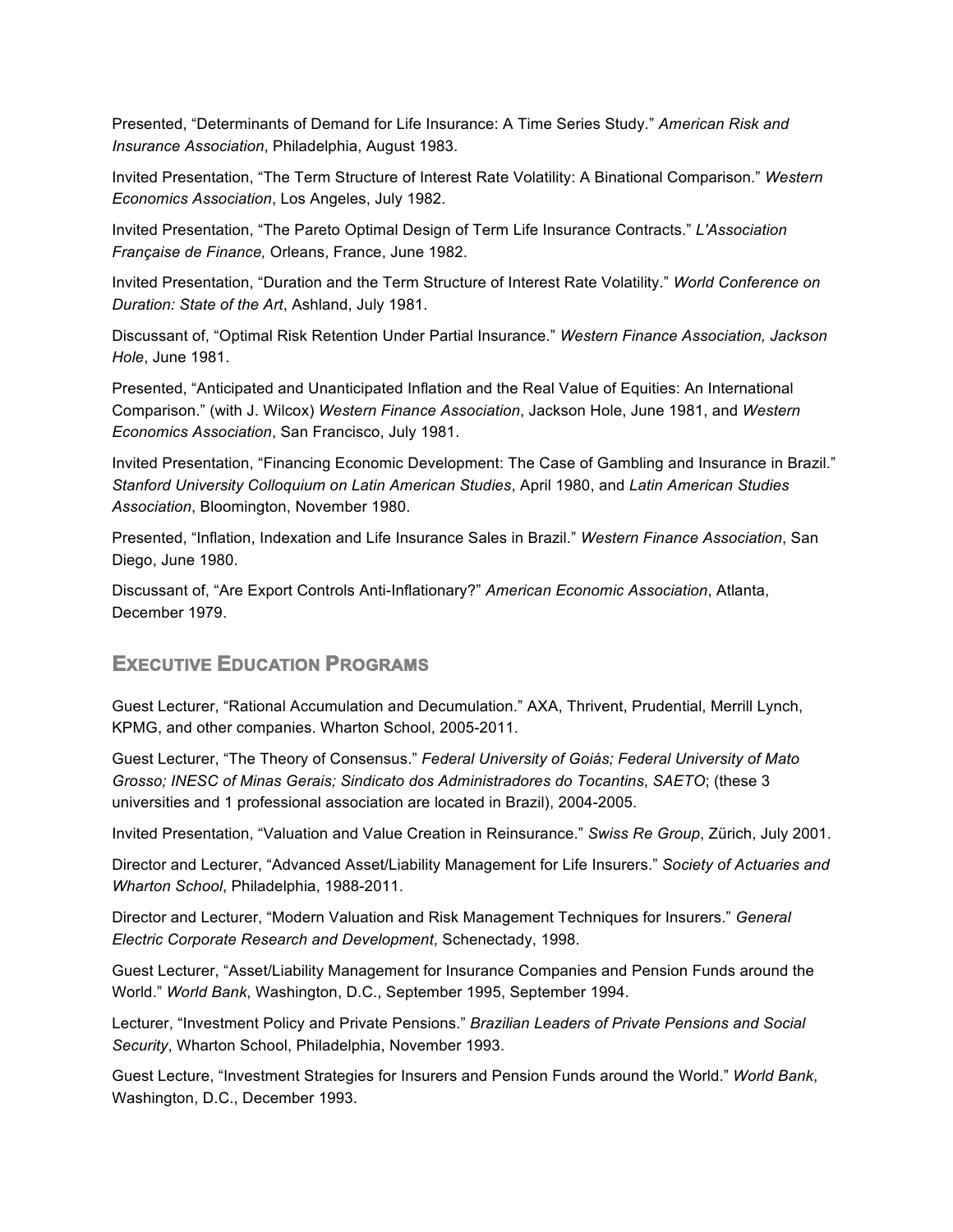Invited Lecturer, "Investment Policy and Private Pensions." *Brazilian Leaders of Private Pensions and Social Security*, Wharton School, Philadelphia, November 1993, 1997.

Director and Lecturer, "Financial Markets and Strategies for Credit Card-Backed Receivables." *Discover Credit Card*, Wharton School, Philadelphia, 1993, 1992.

Director and Lecturer, "Liability Management for Central Banks and Ministries of Treasury." *Treasury Department*, Ankara, Turkey, 1992, 1990.

Lecturer, "Financial Executive Development Program for Bell Atlantic Corporation." *Wharton School*, Philadelphia, Pennsylvania, summer 1986.

Lecturer, "Programa Ejecutivo IESA." *Instituto de Estudios Superiores de Administración 2-week Executive Program*, Caracas, Venezuela, February 1985.

Lecturer, "Strategic Financial Management and Control." *Middle East Management Consultants 5-day Seminar*, Bahrain, December 1984.

Lecturer, "Intensive Program on Offshore Banking." *Bankers Institute of Taiwan 4-day Seminar*, Berkeley, California, July 1984 and July 1983.

Lecturer, "Offshore Banking and International Capital and Money Markets." *Development Bank of Taiwan 3-day Seminar*, Taipei, Taiwan, November 1982.

Lecturer, "International Banking and Finance." *Bankers Institute of Taiwan 5-day Seminar*, Taipei, Taiwan, August 1982.

Fellow, "International Business Education—The Japanese Case Study." *Japan-America Society 2-day Seminar*, Los Angeles, California, February 1982.

Fellow, "International Treasury Management." *Bank of America 5-day Workshop*, San Francisco, California, August 1981.

Fellow, "Foreign Exchange Exposure." *Bank of America 5-day Workshop*, San Francisco, California, July 1980.

Lecturer, "Indexation of Financial Instruments." *Seminar in Applicable Capital Market Theory*, Haas School of Business, Berkeley, California, December 1978.

### **EDITORIAL SERVICE**

American Economic Review, California Management Review, Financial Management, Geneva Papers on Insurance and Economics, International Review of Public Policy, Journal of Applied Economics, Journal of Banking and Finance, Journal of Business, Journal of Finance, Journal of Financial and Quantitative Analysis, Journal of Financial Intermediation, Journal of Financial Research, Journal of Futures Markets, Journal of International Business Studies, Journal of International Money and Finance, Journal of Political Economy, Journal of Risk and Insurance, Management Science, North American Actuarial Journal, Risk Management and Insurance Review.